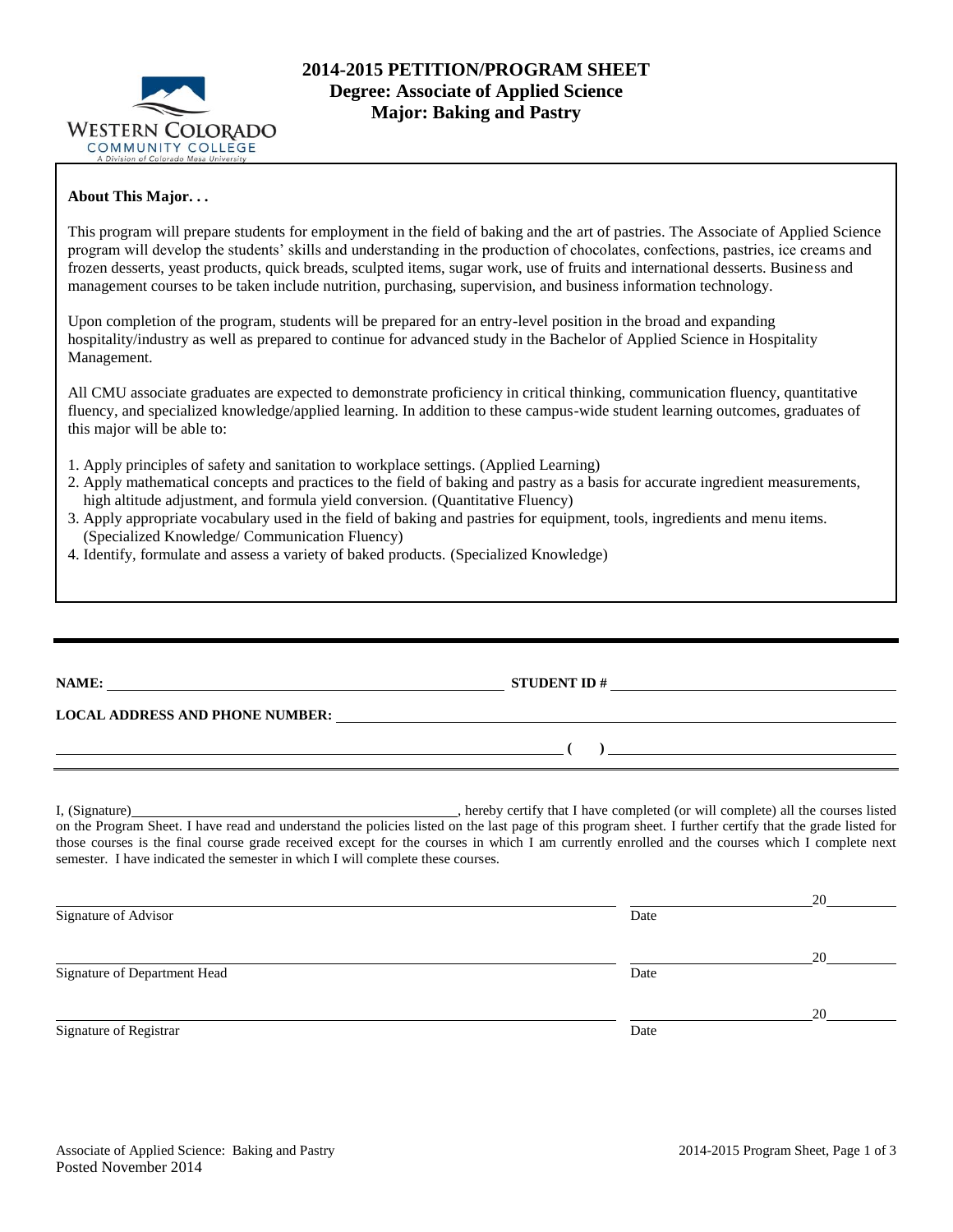#### **Students should work closely with a faculty advisor when selecting and scheduling courses prior to registration.**

Degree Requirements:

- Minimum of 63 hours total (A minimum of 16 taken at CMU in no fewer than two semesters)
- 2.00 cumulative GPA or higher in all CMU coursework
- A grade of "C" or higher must be achieved in coursework toward major content area.
- Pre-collegiate courses (usually numbered below 100) cannot be used for graduation.
- Program sheets are for advising purposes only. Because a program may have requirements specific to the degree, check with your advisor for additional guidelines, including prerequisites, grade point averages, grades, exit examinations, and other expectations. It is the student's responsibility to be aware of, and follow, all guidelines for the degree being pursued. Any exceptions or substitutions must be approved by the faculty advisor and/or Department Head. Courses related to teacher licensure must also be approved by the Teacher Education Dept.
- When filling out the program sheet a course can be used only once.
- See the "Undergraduate Graduation Requirements" in the catalog for additional graduation information.

#### **GENERAL EDUCATION REQUIREMENTS** (Minimum 15

semester hours) See the current catalog for a list of courses that fulfill the requirements below. If a course is on the general education list of options and a requirement for your major, you must use it to fulfill the major requirement and make a different selection within the general education requirement.

| Course No Title                                                                                         | Sem.hrs Grade Term                                    |  |
|---------------------------------------------------------------------------------------------------------|-------------------------------------------------------|--|
| <b>Communication</b> (6 semester hours)<br>ENGL 111 English Composition<br>ENGL 112 English Composition | 3<br>3                                                |  |
| -OR-                                                                                                    |                                                       |  |
| ENGL 111 English Composition and<br>SPCH 101 Interpersonal Communication or<br>SPCH 102 Speechmaking    | $\begin{array}{c} 3 \\ 3 \end{array}$<br>$\mathbf{3}$ |  |
| Course No Title                                                                                         | Sem.hrs Grade Term                                    |  |
| <b>Mathematics</b> (Minimum 3 semester hours)<br>MATH 107 Career Math or higher                         |                                                       |  |
| MATH 1                                                                                                  | 3                                                     |  |

#### **Social Sciences, Natural Science, Fine Arts, or Humanities or Applied Studies Courses\*** (Minimum 6 semester hours)

| $A$ put $B$ studies Courses (Trimming b semester from s) |  |  |
|----------------------------------------------------------|--|--|
|                                                          |  |  |
|                                                          |  |  |
|                                                          |  |  |

## **OTHER LOWER DIVISION REQUIREMENTS**

|          | <b>Wellness</b> (2 semester hours) |  |  |
|----------|------------------------------------|--|--|
| KINE 100 | Health and Wellness                |  |  |
| KINA 1   |                                    |  |  |

## **ASSOCIATE OF APPLIED SCIENCE: COURSE**

**REQUIREMENTS** (46 semester hours)

| CUAR 100        | <b>Culinary Fundamentals</b>     | 3 |  |
|-----------------|----------------------------------|---|--|
| CUAR 101        | Food Safety & Sanitation         |   |  |
| <b>CUAR 125</b> | Intro to Foods                   |   |  |
| <b>CUAR 145</b> | Intro to Baking                  |   |  |
| <b>CUAR 150</b> | Baking: Decorating/Presenting    | 3 |  |
| <b>CUAR 151</b> | Intermediate Breads              |   |  |
| <b>CUAR 152</b> | <b>Individual Fancy Desserts</b> |   |  |
| <b>CUAR 156</b> | <b>Nutrition for Hospitality</b> | 3 |  |
| <b>CUAR 163</b> | Adv. Cake Decorating             |   |  |
| <b>CUAR 236</b> | <b>Advanced Baking</b>           | 3 |  |
| <b>CUAR 255</b> | Supervision in Hospitality       | 3 |  |
| <b>CUAR 262</b> | Purchasing in Hospitality        |   |  |
| <b>CISB 101</b> | <b>Business Info Technology</b>  |   |  |

**Electives:** Choose 6 semester hours from electives list below.

| Confectionaries<br><b>CUAR 153</b>              | 3   |
|-------------------------------------------------|-----|
| <b>CUAR 251</b><br><b>Advanced Garde Manger</b> |     |
| <b>CUAR 261</b><br>Cost Controls                | 3   |
| <b>CUAR 269</b><br>Dietary Baking               | 3   |
| Techniques of Competition<br><b>CUAR 271</b>    | 3   |
| <b>CUAR 281</b><br>Internship                   | 1-6 |

Additional expenses – Students in Baking and Pastry Arts may be required to purchase or have cooking/baking tools and appropriate chef's clothing. This does not included required textbooks. These costs vary with student needs and brand or quality of tools purchased.

\*Please see your advisor for requirements specific to this program.